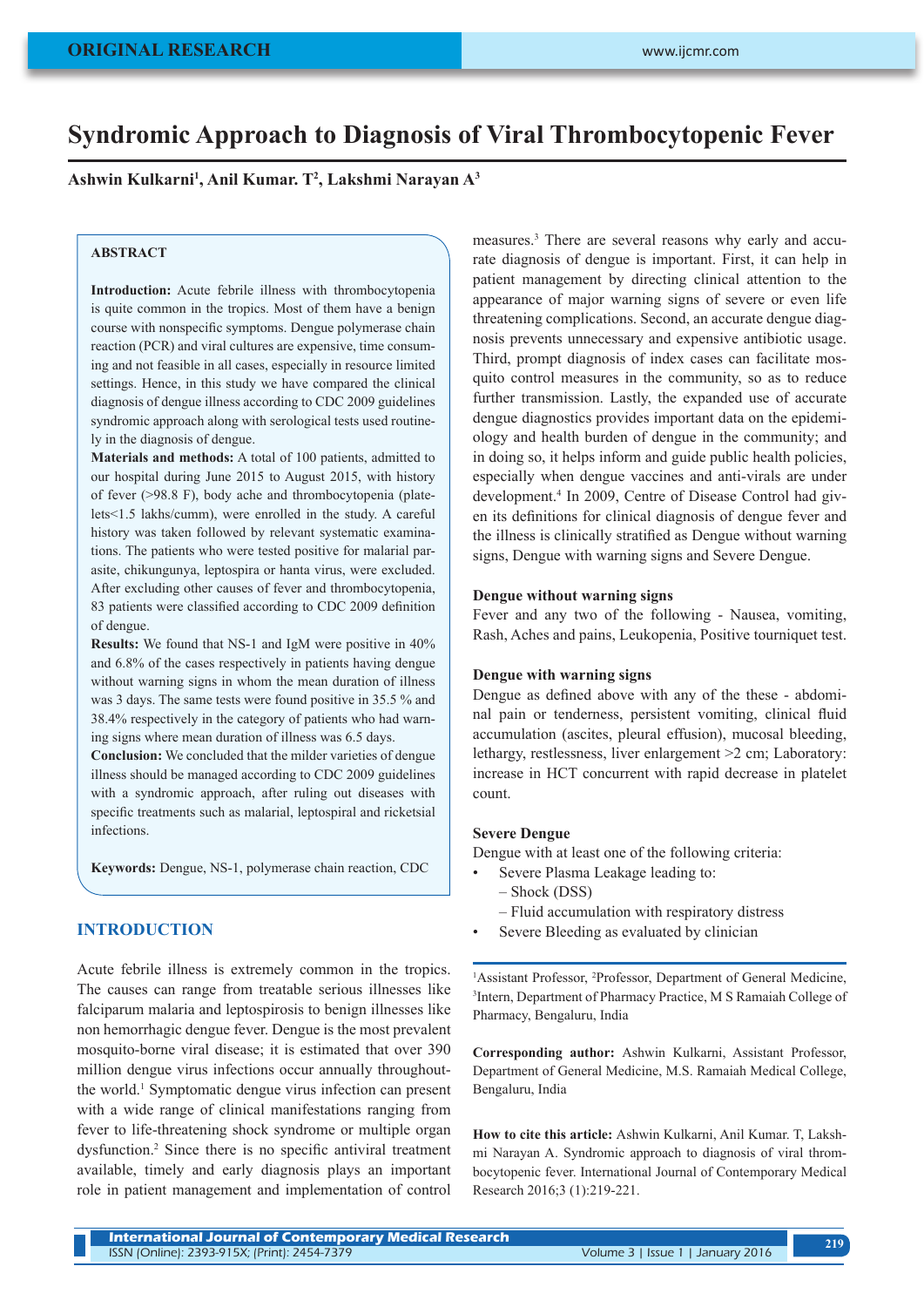- Severe organ involvement
	- $-$  Liver: AST or ALT  $> 1000$
	- CNS: impaired consciousness
	- Failure of heart and other organs

The diagnostic approach to Dengue can be syndromic or very specific.The interpretation of dengue diagnostic tests, adapted from Dengue and Control (DENCO) study, is as follows:

### **Highly suggestive**

One of the following

- 1. IgM + in a single serum sample
- 2. IgG  $+$  in a single serum sample with a HI titre of 1280 or greater.

#### **Confirmed**

One of the following  $-1$ ) PCR+2)Virus culture+3) IgM sero-conversion in paired sera 4) IgG sero-conversion in paired sera or four-fold IgG titer increase in paired sera.

The utility of antigen detection tests such as NS1 antigen in diagnosis of dengue infection is not yet determined.

#### **AIM AND OBJECTIVES**

Aims and objectives of the study was to evaluate the diagnostic utility of syndromic approach in the management of milder forms of dengue fever, as defined by CDC 2009.

## **MATERIAL AND METHOD**

A total of 100 patients, admitted to our hospital during June 2015 to August 2015, with history of fever (>98.8 F), body ache and thrombocytopenia (platelets <1.5 lakhs/cumm), were enrolled in the study. A careful history was taken followed by relevant systematic examinations. History of an intake of alternative forms of medicine such as papaya leaf extracts, which is very popular in this area, was also taken. However the exact amount of the extract and its concentration could not be quantified. The following investigations were done: Complete blood count, dengue serology (NS1 antigen, IgM and IgG antibodies), malarial parasite, malarial antigen test, IgM leptospira, IgM chikungunya; hanta virus serology in some cases when suspected; and serum procalcitonin when sepsis was suspected. The patients who were tested positive for malarial parasite, chikungunya, leptospira or hanta virus,were excluded. Patients suspected to be having haematological disorders were excluded from the study. After excluding other causes of fever and thrombocytopenia, 83 patients were classified according to CDC 2009 definition of dengue. They were divided into two groups – Group 1 included patients without warning signs and Group 2 included patients with the warning signs. Patients with severe dengue (CDC 2009) were excluded from the study. The clinical symptoms, signs and the laboratory parameters were studied in each group. We compared the syndromic approach based clinical diagnosis with the dengue serological tests, there by inferring the usefulness of these tests in the diagnosis of early dengue.

## **STATISTICAL ANALYSIS**

Continuous variables were summarized employing mean and standard deviation and categorical variables were presented using frequencies and percentages. Chi square test was used to compare differences in proportions for categorical variables. *P* value less than 0.05 was considered as statistically significant. Data was entered and analysed using SPSS software (Version 20).

#### **RESULTS**

83 patients admitted to the medical wards were enrolled according to CDC 2009 definition of Dengue. Table-1 summarizes the clinical features of the patients at presentation.

Among the 70 patients who presented with vomiting prior to hospitalization, 60 (90%) patients gave history of consuming papaya leaf extract.

Patients were divided into two groups – Dengue fever without warning signs (Group-1) and dengue fever with warning signs (Group-2).

44 patients had Dengue fever without warning signs (Group 1) and 39 patients had dengue with warning signs (Group 2). The mean duration of illness in the first group was 3.2 days, and 6.5 days in second group. (Table-2). The mean platelet count at admission was 80,000 in group 1 and 45,000 in group 2. Mean packed cell volume (PCV) in group 1 was 40 % and that in group 2 was 48%. In the first group, 18 patients (40%) had NS-1 positive status and 3 patients (6.8%) tested IgM-positive for dengue. The remaining 19 patients (43.18%) were NS-1, IgM and IgG negative. In the second group, 14 patients (35.5%) tested positive for NS-1 antigen and 15 patients (38.4%) tested positive for IgM Dengue. 3 patients tested positive for IgG. 10 patients (25.6%) did not test positive for NS-1 or IgM.

We also compared the clinical profile between the patients who were seropositive and seronegative for dengue.(Table-3)

## **DISCUSSION**

In this study we observed that dengue NS-1 was tested positive in 40% of the cases and IgM tested positive in 6.8% of the cases of early dengue (mean duration of illness 3.5 days).

| <b>Symptoms</b>                                                   | <b>Number of patients</b> |  |  |
|-------------------------------------------------------------------|---------------------------|--|--|
| Fever                                                             | 80 (96.38%)               |  |  |
| Arthralgia                                                        | 75 (90.36%)               |  |  |
| Headache                                                          | 63 (75.9%)                |  |  |
| Vomiting                                                          | 70 (90%)                  |  |  |
| Pain abdomen                                                      | 35 (42.16%)               |  |  |
| Bleeding manifestations                                           | $06(7.22\%)$              |  |  |
| Diarrhoea                                                         | 10(12%)                   |  |  |
| Lab parameter                                                     | <b>MEAN</b>               |  |  |
| Leucocyte count                                                   | 3500/MM <sup>3</sup>      |  |  |
| Lowest platelet count                                             | 22,000/MM <sup>3</sup>    |  |  |
| Hematocrit                                                        | 48                        |  |  |
| <b>Table-1:</b> Clinical features of the patients at presentation |                           |  |  |